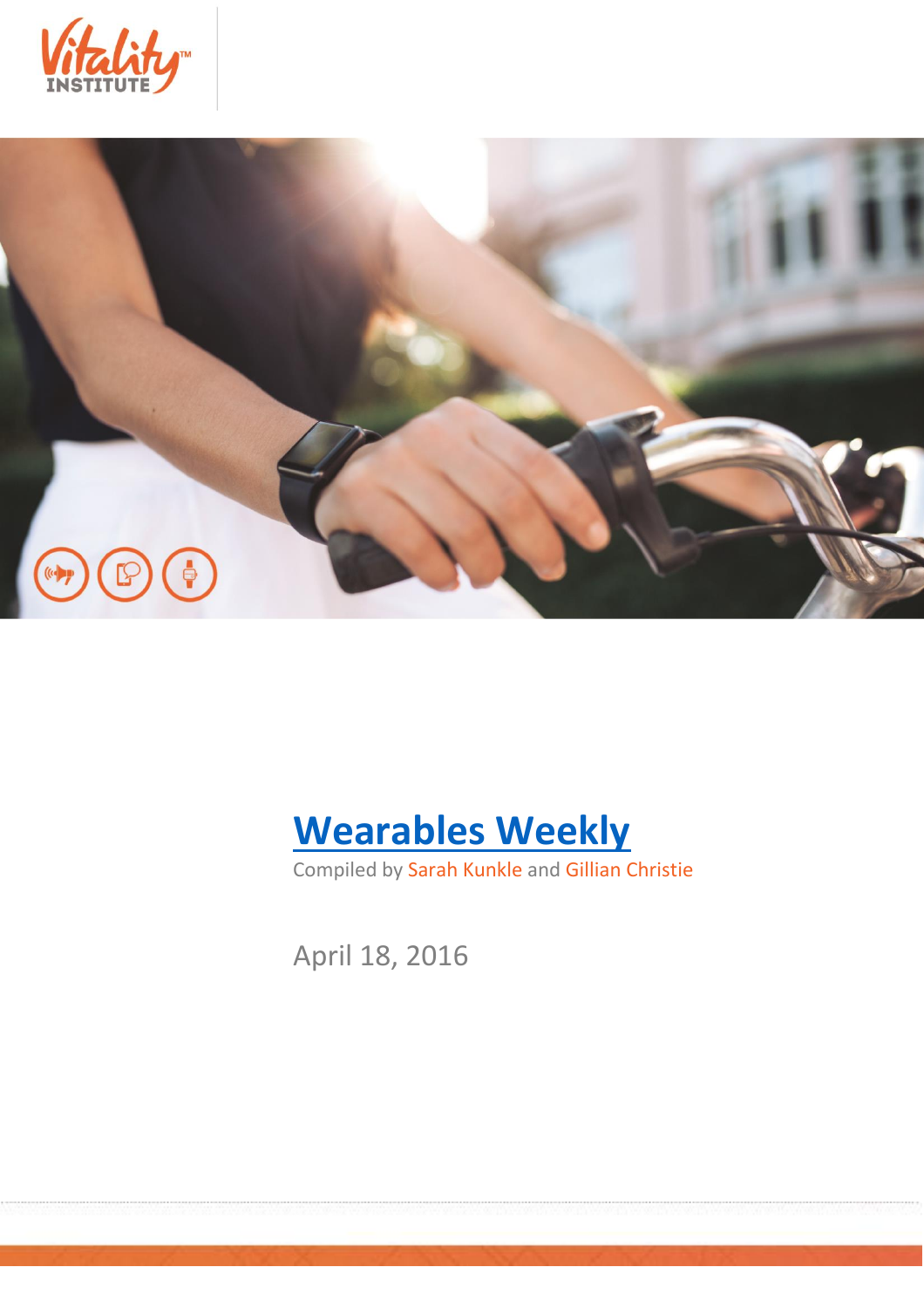

*Hot off the press: a new study yields promising results on older adults' attitude towards wearable fitness trackers. In other news, Apple reveals its anticipated life cycle for the Apple Watch and Aetna debuts a new wellness program initiative focused on improving employees' sleep habits. Read the latest below!*

## **[Older Adults' Experiences Using Fitbit](http://mhealth.jmir.org/2016/2/e35/)**

In a study of 95 older adults using the Fitbit One, most participants agreed or strongly agreed that the device was easy to use, useful, and acceptable. The participants received the activity tracker as part of randomized controlled trial piloting a fall-reducing physical activity promotion intervention. While most participants 80+ years of age also rated the device positively, their ratings were significantly lower than participants in younger age groups.

**Importance**: While younger adults are generally the early adopters of new technologies (including wearables) older adults stand to benefit greatly from using personalized health technologies. Special considerations must be given to designing products for older adults in addition to other populations.

## **[Apple thinks you'll only use your Apple Watch for three years](http://www.techradar.com/us/news/wearables/apple-thinks-you-ll-only-use-your-apple-watch-for-three-years-1319080)**

In a recently released document focused on environmental impact, Apple revealed that it assumes an average product life of four years for MacOS and tvOS devices and three years for iOS and watchOS devices. Because the Apple Watch is only a little over a year old, the Apple Watch product life assumption is based on an internal model whereas the other product life assumptions are likely based on actual user data. This product life assessment is part of a larger document that details how Apple considers the environmental impact during the manufacturing, transport and recycling processes. **Importance**: The Apple Watch is one of the more expensive wearables on the market. Potential customers might be less likely to purchase the device if they anticipate having to upgrade more frequently. However, it is promising that Apple is making a concerted effort to focus on the environmental impact of its business.

## **[An insurance giant pays its employees to sleep](https://www.statnews.com/2016/04/08/aetna-sleep/)**

As part of its broader wellness initiatives, Aetna employees will receive just over a dollar for each night they sleep more than 7 hours. For every 20 nights employees get 7 hours or more of sleep, they earn \$25 (or \$1.25 per night). The reward is capped at \$300 a year. If employees wear devices like a Fitbit, the sleep data is collected automatically. Employees also have the option of manually entering the information into the company's system. Aetna CEO Mark Bertolini hopes this program will boost employee productivity. According to the CDC, 35 percent of American adults get less than 7 hours of sleep per night.

**Importance:** This initiative is indicative of more wellness programs capturing a more holistic view of health beyond physical activity. Lack of sleep is associated with heart disease, diabetes, stroke, and other adverse health outcomes.

## **Other Health Technology Headlines**

[18 more clinical trials using Fitbit activity trackers right now](http://mobihealthnews.com/content/18-more-clinical-trials-using-fitbit-activity-trackers-right-now)  [AliveCor, Columbia University launch remote monitoring trial for AFib](http://mobihealthnews.com/content/alivecor-columbia-university-launch-remote-monitoring-trial-afib)  [Autism Glass Takes Top Student Health Tech Prize](http://www.scientificamerican.com/article/autism-glass-takes-top-student-health-tech-prize-slide-show1/) [Boston Children's Hospital launches KidsMD, an app for Amazon's Alexa](http://mobihealthnews.com/content/boston-childrens-hospital-launches-kidsmd-app-amazons-alexa) [Fitbit spikes as analysts warm up to new product sales](http://www.cnbc.com/2016/04/13/fitbit-spikes-as-analysts-warm-up-to-new-product-sales.html)